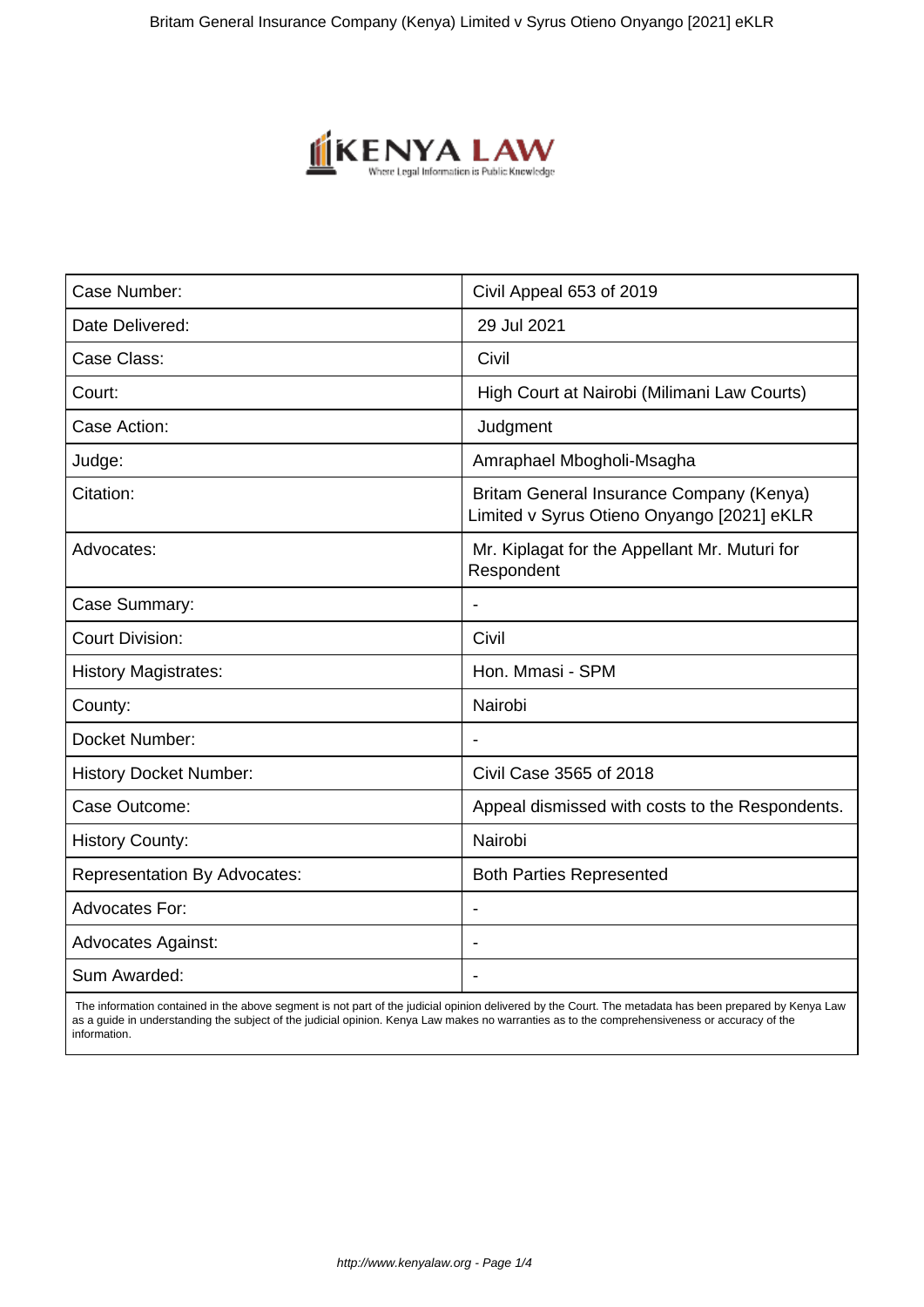# **REPUBLIC OF KENYA**

## **IN THE HIGH COURT OF KENYA AT NAIROBI**

### **CIVIL APPEAL NO. 653 OF 2019**

#### **BRITAM GENERAL INSURANCE**

**COMPANY (KENYA) LIMITED.............................................APPELLANT**

# **-VERSUS-**

# **SYRUS OTIENO ONYANGO...........................................RESPONDENT**

*(Being an appeal from the judgment and decree of Honourable Mmasi (Mrs.) (Senior Principal Magistrate) delivered on 22nd October, 2019 in Milimani CMCC NO. 3565 OF 2018)*

# **JUDGEMENT**

1. The respondent who was the plaintiff in Civil Suit No. 3565 of 2018 before the Chief Magistrate's Court at Milimani Commercial Courts instituted a suit by way of the plaint dated  $20^{th}$  March, 2018 and sought the sum of Kshs.584,000/= against the appellant arising out of an insurance policy.

2. The respondent pleaded in his plaint that he was at all material times the registered owner of motor vehicle registration number KCB 526D Toyota Allion ("the subject vehicle") and that he had taken out a comprehensive motor vehicle insurance policy with the appellant on or about the 9<sup>th</sup> day of February, 2019 vide Policy Number 552/804/1/003724/2016 which issued Certificate Number A7880866 for the period between  $9<sup>th</sup>$  February, 2017 and  $5<sup>th</sup>$  October, 2017, wherein the appellant had undertaken to indemnify the respondent for all costs and expenses, which the latter would become legally liable to pay in respect to any loss arising out of the subject vehicle.

3. The respondent pleaded that on or about  $7<sup>th</sup>$  September, 2017 the subject motor vehicle was involved in a road traffic accident along Thika-Garissa Road, resulting in extensive damage to the subject vehicle. Upon reporting the accident to the appellant, it instructed the respondent to avail the subject vehicle to M/S Rucini Garage for repairs and which repairs were initially to be catered for by the appellant but due to its inaction, the respondent undertook the repairs himself, incurring expenses in the sum of Kshs.584,000/=. The respondent claimed the said sum as compensation from the appellant.

4. Upon service of summons, the appellant entered appearance and filed its statement of defence on 15<sup>th</sup> May, 2018 denying the respondent's claim.

5. At the trial, the respondent testified and called one (1) witness, whereas the appellant relied on the testimony of two (2) witnesses.

6. Upon filing of submissions, the trial court delivered judgment in favour of the respondent and against the appellant as prayed in the plaint.

7. The aforesaid decision has precipitated the appeal presently before this court. The memorandum of appeal dated  $6<sup>th</sup>$  November, 2019 constitutes a total of five (5) grounds essentially challenging the trial court's judgment.

8. The appeal was disposed of by way of written submissions. On its part, the appellant argues that the trial court did not consider the subject on insurance premium financing, wherein the insurance policy was to subsist on the condition that the respondent paid the agreed premiums in full and hence upon the default of the respondent, the appellant canceled the insurance policy even before the occurrence of the accident. The appellant made reference to the case of **Liki River Farm Limited v Tausi Assurance Co. Ltd [2018] eKLR** where the court held that the validity of a policy agreement was dependent upon the full payment of the requisite premiums. It is the argument of the appellant that owing to the default on the part of the respondent, it canceled the insurance policy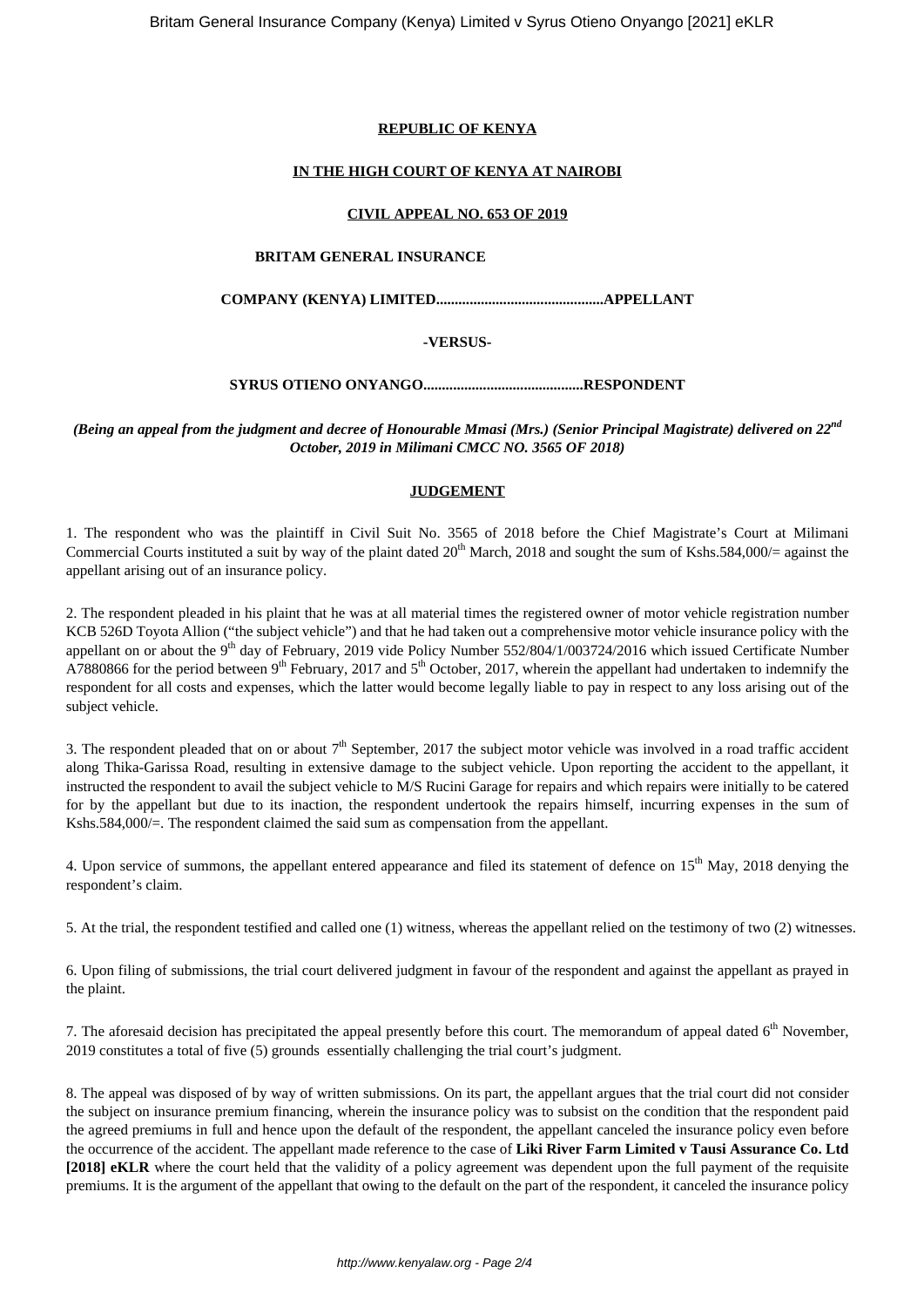and hence there was no valid contract between itself and the respondent at the time of the accident so as to warrant liability on its part. Consequently, the appellant urges this court to interfere with the decision of the trial court by setting it aside and dismissing the respondent's claim with costs.

9. In reply, the respondent on his part submits that at the time of the accident, all requisite payments in respect to the insurance policy had been fully made and that no cancelation notices of the insurance policy were ever served upon him by the appellant. The respondent therefore pleads with this court to dismiss the appeal with costs and to uphold the decision of the trial court.

10. I have considered the rival submissions on record alongside the relevant authorities cited. As required of me being the court sitting on a first appeal, I have re-evaluated the evidence placed before the trial court. I will consider the five (5) grounds of appeal under the two (2) limbs hereunder.

11. The first limb of the appeal has to do with whether the learned trial magistrate considered the totality of the evidence which was placed before her. On the subject of the insurance premium financing agreement, it was the evidence of Micah Ruga Kamathi who was DW1 that he was at all material times the Branch Manager-Cooperative Bank (University Way Branch) ("the bank") and that the bank financed the premiums paid to the appellant. His evidence was confirmed by that of DW2 (Kelvin Mwangi) a Legal Assistant with the appellant, who stated in his evidence that the bank acted as the agent of the appellant and that the premiums paid would go through the bank. The witness further stated that the contract in question existed between the appellant, the respondent and the bank. In her judgment, the learned trial magistrate acknowledged the existence of an insurance agreement between the parties herein.

12. Upon my re-examination of the evidence, it is not in dispute that the appellant and the respondent had at all material times entered into an insurance agreement vide the policy mentioned hereinabove. However, I observed that none of the parties availed a copy of the insurance agreement before the trial court for reference and in order to ascertain the nature of the agreement. Suffice it to say that going by the testimonies of the respective witnesses, it is apparent that the insurance arrangement in question involved the appellant, the respondent and the bank; the latter of which is said to have been an agent of the appellant. There is nothing to indicate that the learned trial magistrate overlooked this evidence.

13. Concerning the subject of the loan repayment details produced by the bank, the respondent who was PW1 stated that he made monthly payments of Kshs.4,869.82 towards the premiums and which payments were financed by the bank. The respondent produced a loan statement for his loan account as well as a bank statement for his personal account, both issued by the bank to show the track record for repayment of the loan. According to the respondent, the two (2) accounts held with the bank are linked.

14. In his evidence, DW1 testified that between May and June, 2017 the premiums had not been serviced on time and hence the respondent's loan account was in default. The witness further testified that where premiums were not paid in time, an insurance company ought to be informed. He also clarified that in the present instance, the bank is the one that financed the premiums to a sum of Kshs.41,377.19, and that it is the bank that paid the appellant the premium sum in order for it to issue the respondent with the insurance cover, and subsequently the respondent would repay the bank. It was also the evidence of DW1 that notwithstanding some delays, the loan was repaid in full and that the bank statement produced does not reflect a default on the part of the respondent. DW2 on his part confirmed that the insurance premiums were paid through the bank and that the respondent was therefore indebted to the bank at all material times, but had no outstanding premiums owing to the appellant.

15. The learned trial magistrate observed that it is the bank that remitted the funds to the appellant as seen in the bank statements produced at the trial and that the delays in making any premium payments could not have mandated the appellant to declare that at the time of the accident the respondent was uninsured.

16. From re-evaluation of the pleadings, material and evidence, I note, as the learned trial magistrate did, that the premium payments were made to the appellant directly by the bank and it is clear that the arrangement was such that the bank would make such payments on behalf of the respondent and thereafter the respondent would repay the outstanding loan. It is also clear that on various occasions there were delays on the part of the respondent in repaying the loan sum; however, DW1 stated that the said sum was eventually cleared and the evidence that was adduced does not indicate any particular defaults on the part of the respondent. I therefore concur with the overall finding of the learned trial magistrate that no credible evidence has been tendered to show that the respondent necessarily defaulted on his premium payments.

17. In respect to the evidence touching on the cancelation notice, the respondent stated in his evidence that he did not receive any